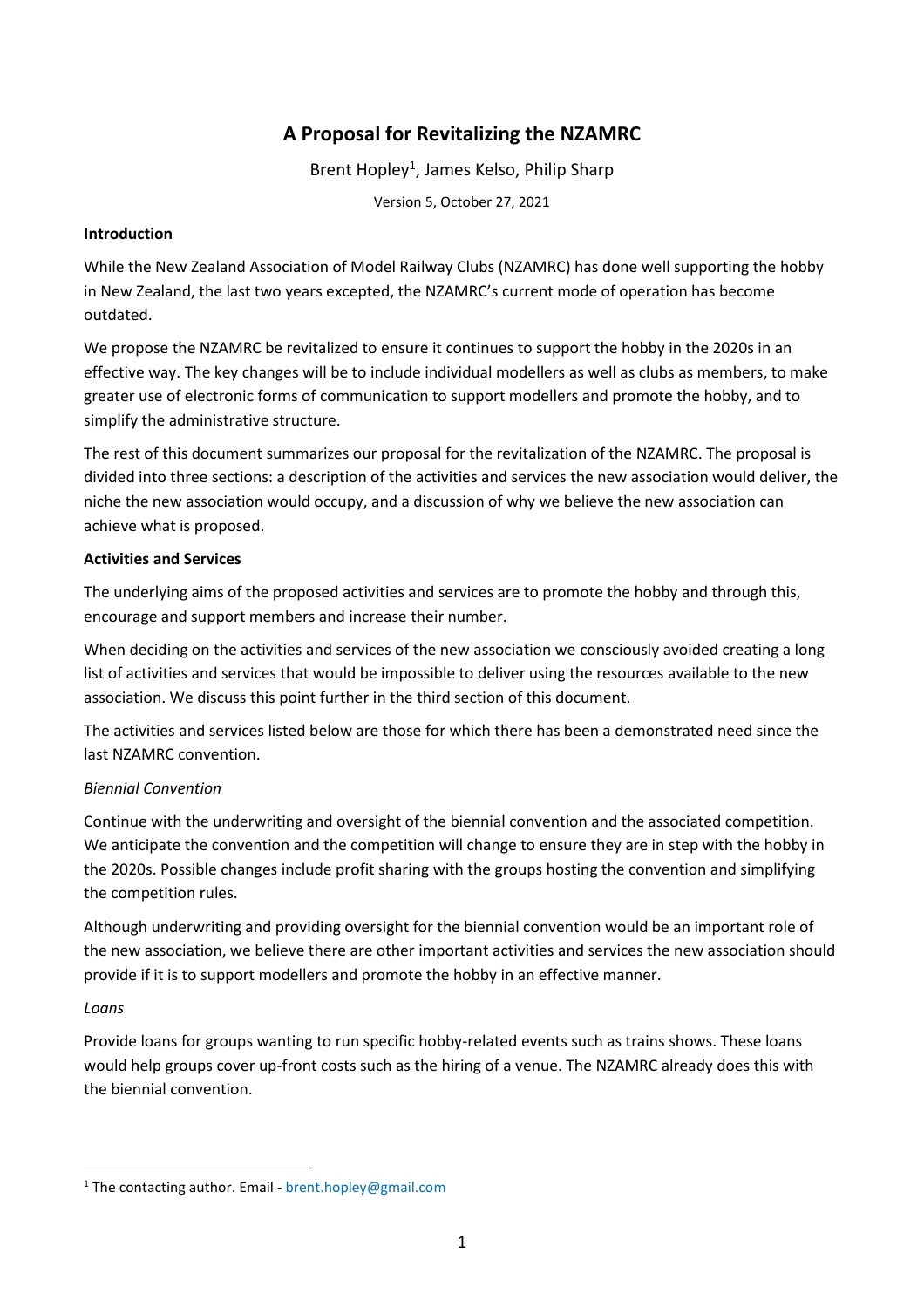## *Newsletter*

Publish an electronic newsletter that goes to individual modellers as well as clubs. The hardcopy version of *The Coupler* would no longer be published.

The NZAMRC published an electronic newsletter called *The Limited*. This newsletter contained news on the activities of the Auckland Model Railway Clubs. Approximately 200 modellers were on the mailing list for *The Limited*, including modellers outside greater Auckland area and those overseas. *The Limited* was well received and clearly filled a need.

## *Other activities and services*

The new association would provide or coordinate some of the following services and activities. Which services and activities will depend on the interest shown by modellers and clubs:

- a) Hands-on workshops on both modern and traditional areas of the hobby. These workshops would necessarily be in-person.
- b) Operating sessions, either in-person or virtual.

The North Shore Model Railway Club hosted a very successful operating session for attendees of the 2018 NZAMRC convention. It was gratifying to see members of the Auckland Märklin Club participating in and enjoying the session.

Earlier in 2021, some New Zealand modellers participated in two virtual operating sessions.

c) One-day regional events. These would be in-person or virtual.

The NZAMRC held a one-day event in Auckland February 2019. This event consisted of three presentations in the morning and a layout tour in the afternoon. The event started sufficiently late in the morning that modellers from outside Auckland had time to travel to the event on the same day. Modellers from Tauranga took advantage of this opportunity.

- d) Facebook remains a popular way to disseminate information about hobbies and the new association would have a Facebook page. This Facebook page would be an official page maintained by the association and provide a place for the association and clubs to make announcements and promote events, irrespective of the prototype. While some announcements would be available on other Facebook pages, there is currently no one Facebook page a club or modeller can go to get all information.
- e) An easy to maintain website. As well as the standard content such as an *About Us* page and contact details for clubs, the website would have webpages in which individual clubs could provide additional information about the club.

We have thought of other potential activities and services but have not included them in our proposal because we do not want to overstate our case.

#### **Niche**

While discussing our proposal with other modellers, we were asked the following important question

*What niche would the new association fill, or to express it differently, what would the association provide that modellers could not obtain in other ways?*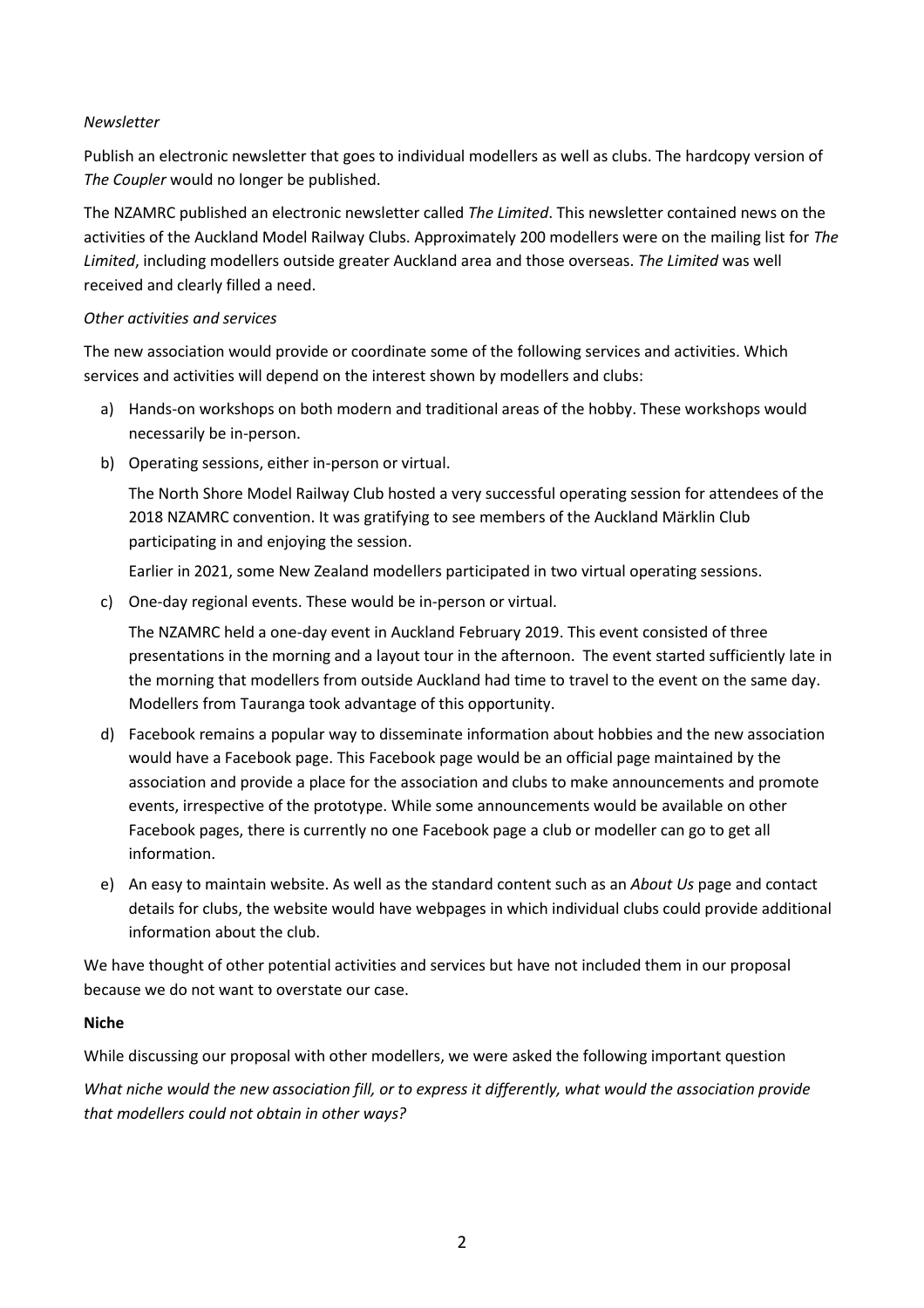This is a good question for anyone proposing a revitalized national association for a hobby. There is considerable competition among hobbies for people's leisure time and if we could not give a good answer to the question, we would be wasting both our own time and that of others.

We believe we have a good answer.

If there was no national association or equivalent organisation, it is unlikely the activities and services described in the previous section would be provided. They could be but we think it unlikely they would be.

The new association will provide an efficient way of disseminating information about the hobby to interested modellers and clubs throughout New Zealand. The disseminated of most information is currently done by individuals or is for specific prototypes. In stating this, we are in no way denigrating the existing efforts to disseminate information. We are saying the new association would disseminate information on all aspects relating to the prototypes modelled in New Zealand as is reasonable. The emphasis would be on American, British, European and NZR prototypes.



421. Bottom left: Apethorn Junction O scale layout. Bottom right: DSG loco NZAMRC competition.

#### **Achieving It**

As we stated in the section on activities and services, we could have proposed a long, impossible-to-deliver list of activities and services. To avoid proposing such a list, we spent considerable time over the last three years discussing with other modellers how the new association would deliver the activities and services.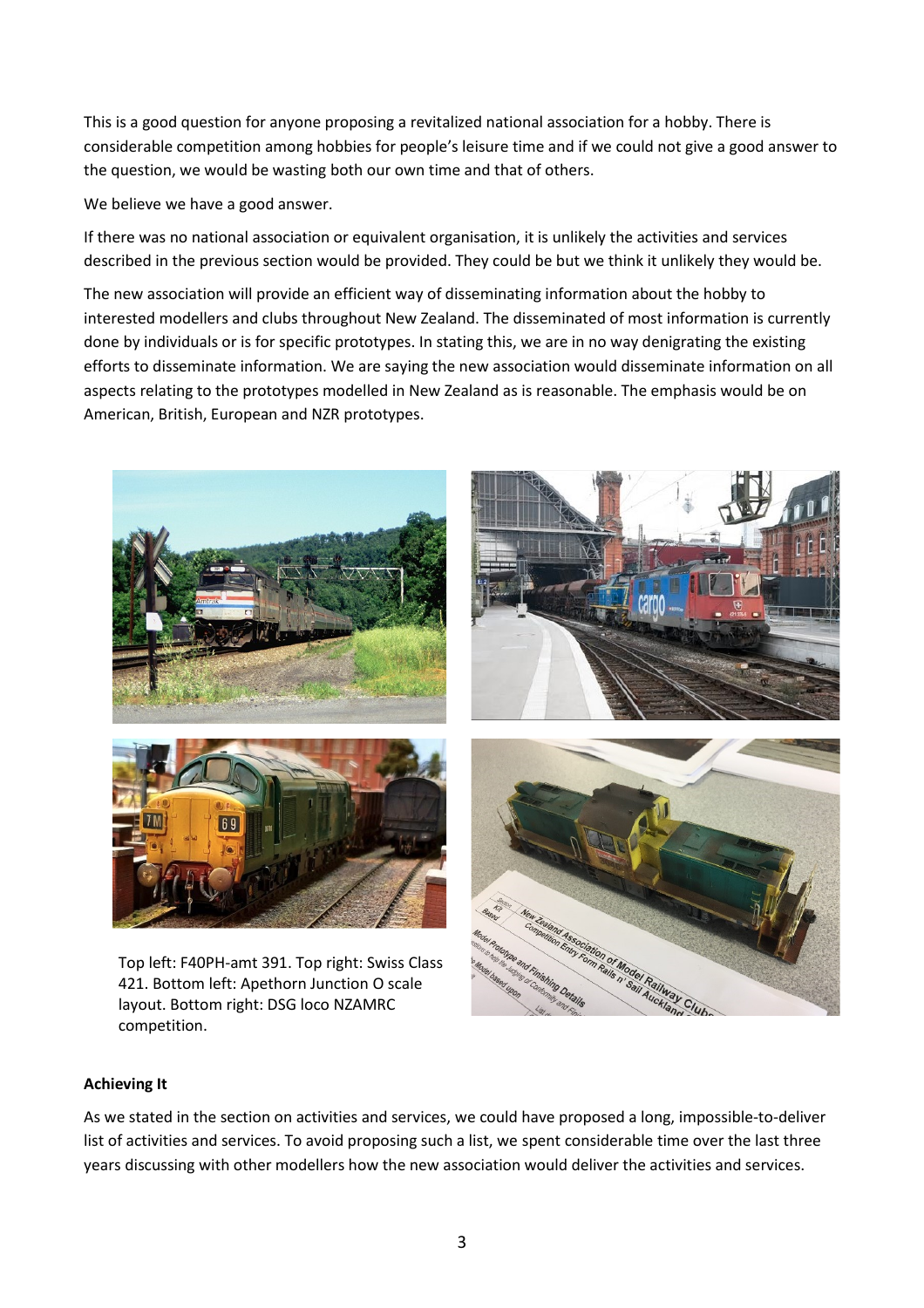## *On-line Presence*

The new association would make greater use of the internet than the NZAMRC currently does. This would reduce the time needed to run the new association, freeing time for activities and services. The greater use of the internet would also reduce the cost of running the new association, freeing money for activities and services.

## *Simplified Administrative Structure*

The administrative structure would be simplified to make the new association more efficient and less costly to run than the NZAMRC currently is. The simplifications would also mean decisions could be made faster. In addition, a faster response to external factors such as Covid would be possible.

The simplifications would include:

- a) reducing the number of members on the national executive;
- b) replacing the current areas by six regions.

We propose for a) to have a president, vice-president, secretary, treasurer, competition coordinator and events coordinator. The first five positions would be similar to those the NZAMRC currently has. The events coordinator would liaise with the competition coordinator and focus on delivering the activities and services. The remaining members of the national executive would focus on the day-to-day administration of the new association. These members would assist the events coordinator as necessary.

The role of area representatives would be retained. These representatives would be selected by the national executive and not elected at AGMs as is currently done. This change will simplify the appointment of area representatives and give the national executive greater flexibility to handle unexpected situations.

Although the administrative structure would be simplified, the AGM and annual elections for positions on the national executive would be retained. This will ensure the new association is democratic, the national executive is accountable to the members of the new association, and the national executive does not divorce itself from the members.

For b) we propose the current areas be initially replaced by six similar-sized regions across the country. We believe this change will allow for easier support of events, individual modellers and clubs in New Zealand than is possible with the current areas.

#### *Limit on the Terms of Office*

We know of an overseas example where people have reportedly been members of the national executive of a model railway organisation for more than forty years. While a long tenure has its merits such as providing institutional memory, these gains are more than undone by the reduced infusion of new ideas and passion from the regular turnover of executive members.

We believe that no matter how hard they try a person who has been on a national executive for a long time is not as willing to change as a new member of the executive. And change an organisation must if it is to remain effective.

We are not advocating change for change's sake but firmly believe an organisation must consider, and embrace where appropriate, new ideas if it is to prosper.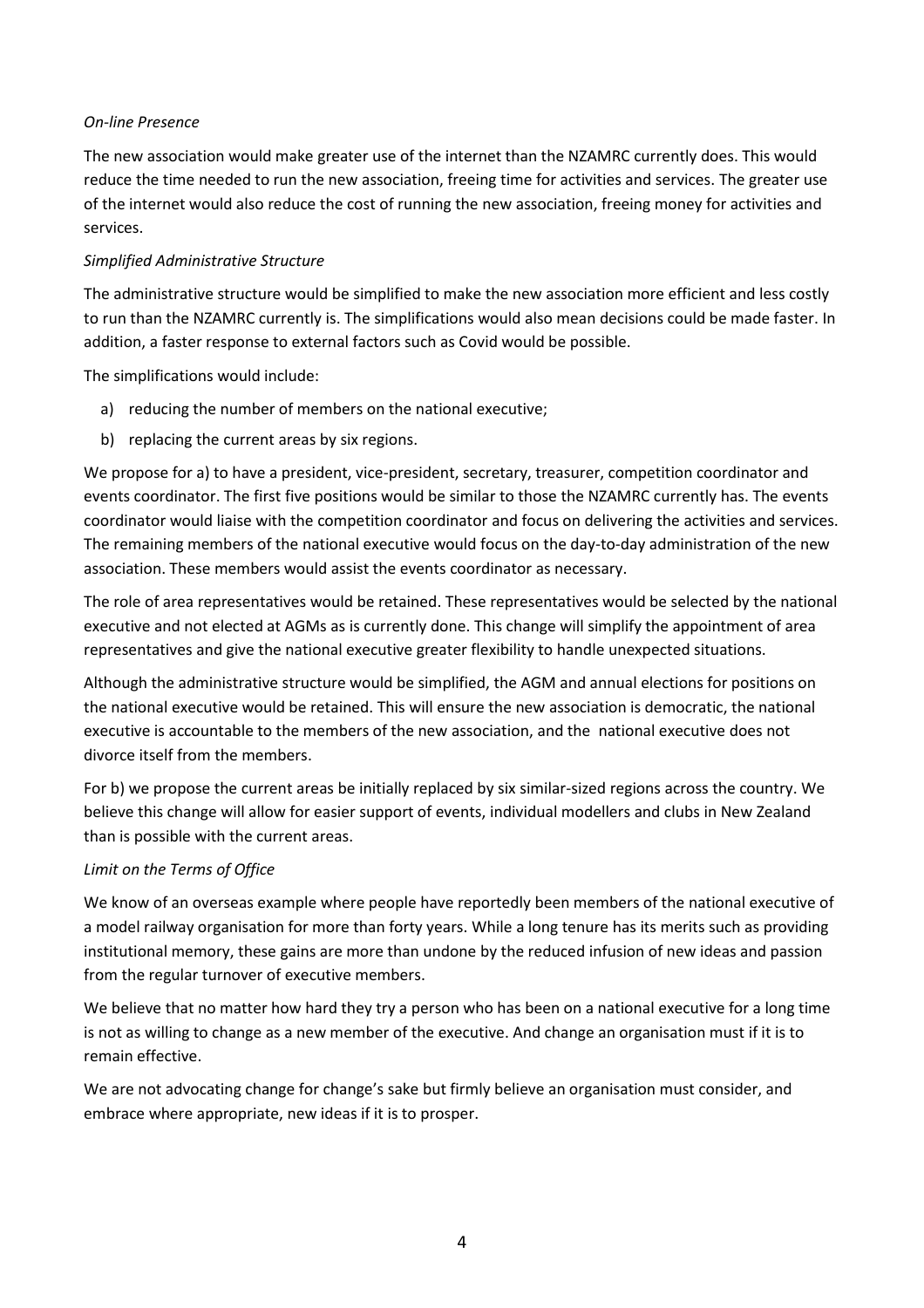## *National Newsletter*

The publication model of *The Limited* was simple and required few resources. We propose using the same model for the national newsletter. The national newsletter would be published every two months and contain news and announcements only. Each issue would be restricted to a small number of pages.

## *One-Day Regional Events*

We know from experience that a one-day regional event requires far less effort to organise than a NZAMRC convention. With a one-day regional event, a local hall or the clubrooms for a model railway club can be hired as the venue. Catering is simple to arrange. Unlike the NZAMRC convention, there is no fixed format for a one-day event. This gives the organisers of the event flexibility should there not be, for example, enough layouts for a tour.

## *Operating Sessions*

The in-person operating session held as part of the last NZAMRC convention required little effort to organise.

There are overseas clubs that host virtual operating sessions from time to time. To participate, a modeller registers for the operating session, downloads an app that controls the speed of the assigned locomotive, and connects to that locomotive.

## *Facebook Page*

An association Facebook page would require few resources to create and maintain. A Facebook page can be created in a few minutes, there would typically be just one or two postings per week, and some of the information for the postings such as announcements about trains shows would come from clubs.

#### *Website*

The NZAMRC's website requires hand coding in html and not surprisingly the website is time consuming to maintain. We propose using a modern template such as that provided by Google or Sporty for the new website. Employing a template will greatly reduce the time needed to maintain the website and give it a modern look.

#### *Financial*

The new association would have a yearly budget and follow standard accounting practices. There are no adverse tax implications with the change from the NZAMRC to the new association.

# *Timeframe*

The development of the new and revised elements of the revitalisation program is underway and is progressing well. As part of this work, we are creating a timeline for progressively introducing the elements after the 2022 AGM.